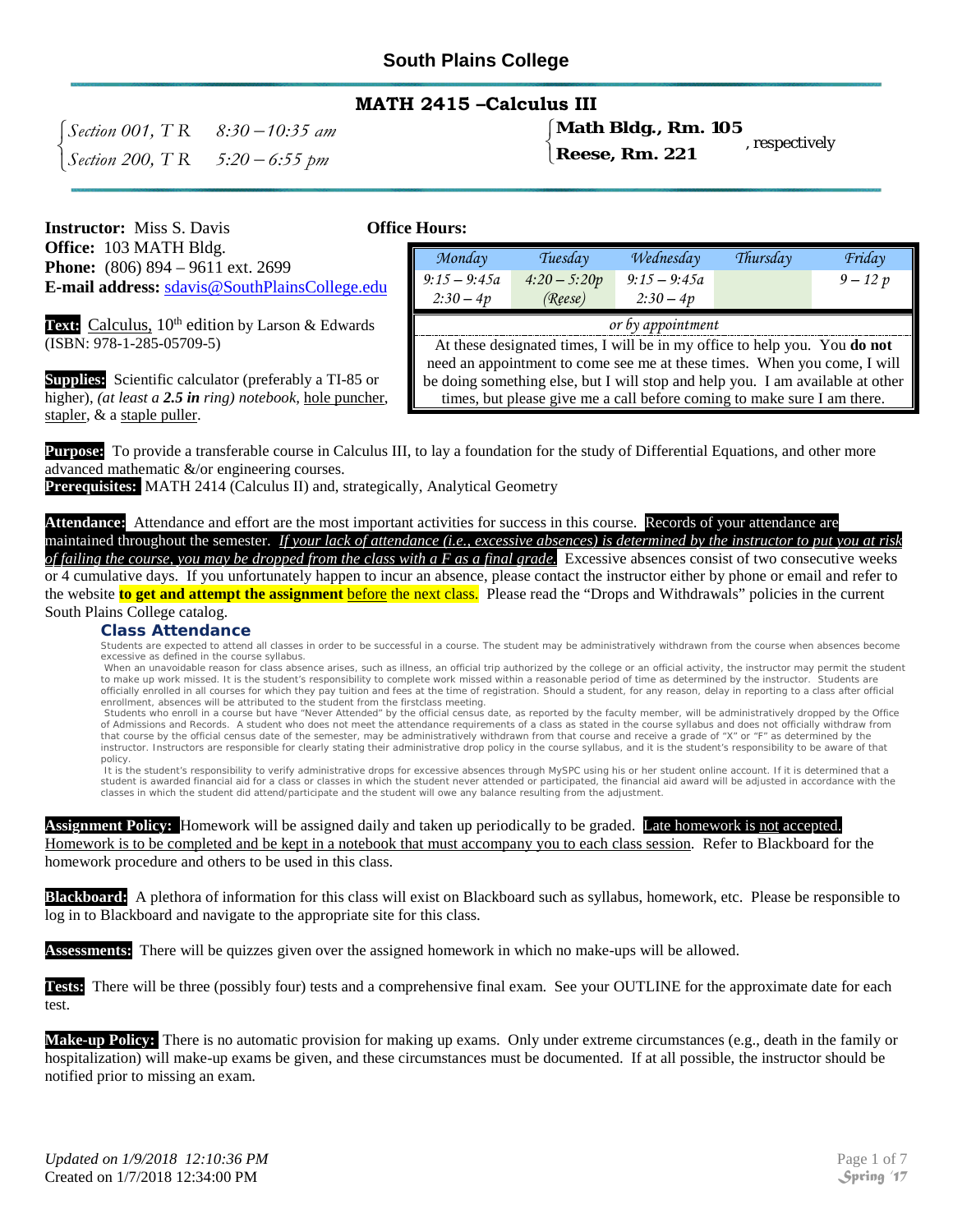**STUDY: You should normally spend approximately 2-3 hours outside of class in study for each hour of lecture. Try to study the assigned lesson as soon after the class meets if possible. Additionally, read the book as the semester progresses! Refer to the "How to Study" sheet for further detailed studying suggestions.**

**Tutoring:** Free tutoring is available in the Math-Engineering building (room M116). Please remember to sign in when you seek help from a tutor.

**Video Tapes:** Videotapes for many review topics in this course are available in the Math. Department AVT lab (Rm. 116 of the Levelland campus). The web address for the online videos is as follows [\(http://spc.blackboard.com/webct/entryPageIns.dowebct\)](http://spc.blackboard.com/webct/entryPageIns.dowebct). For username and password, please use *mvideos*.For the AVT lab on the Levelland campus, students are allowed to check the tapes out, view them in the office, or duplicate them with the equipment available in Rm. 116.

| <b>Tape</b> | <b>Topic</b>                            |  |  |  |
|-------------|-----------------------------------------|--|--|--|
|             | <b>Analytical Geometry</b>              |  |  |  |
| 310         | Parabolas                               |  |  |  |
| 320         | Ellipses                                |  |  |  |
| 325         | Hyperbolas                              |  |  |  |
|             | <b>Parametric Equations</b>             |  |  |  |
| 335         | Polar coordinates                       |  |  |  |
|             | <b>Calculus III</b>                     |  |  |  |
| 485         | Double Integration                      |  |  |  |
| 490         | Double Integration with Polar Equations |  |  |  |

**Grading Policy:** Your final grade will be based on an even distribution of your major exam scores, quiz and homework scores, and a comprehensive final.

```
Grading Score: Final score = \frac{\text{Test } 1 + \text{Test } 2 + \text{Test } 3 + \text{Quiz/Homework Score} + \text{Final Exam score}}{P}
```
5 *NOTE:* If the final exam score is greater than the least non-zero major exam score (excluding the Homework [Notebook] score) then the final exam score replaces the least non-zero major exam score. In other words, the major exam score will be deleted and the final exam score will count two times (Honest Effort Rule (**H.E.R.**) policy).

**Borderline Grades:** These grades will be evaluated with regard to attendance and mature conduct in class.

#### **Critical Dates:**

| Jan 15                | MLK. Jr.                                  | Feb9        |  | WEB Pre-registration for Summer & Spring Interim 2018 |
|-----------------------|-------------------------------------------|-------------|--|-------------------------------------------------------|
|                       | <i>March</i> $12 - 16$ SPRING Break       |             |  | April 16 WEB Pre-registration for Fall 2018           |
| $\mathcal{A}$ pril 2  | Easter                                    |             |  | <b>Final Exams</b>                                    |
| $\mathcal{A}$ pril 13 | $\mathbf{UIL} - \mathbf{No}$ office hours | Section 001 |  | $\blacksquare$ May 7 $(8 - 10a, \text{ Tuesday})$     |
| $\mathcal{A}$ pril 26 | Last day to drop                          | Section 200 |  | <b>May 8</b> $(5:30 - 7:30p, Tuesday)$                |

#### **Student Responsibilities:**

- Attend class, be aware of announcements made in class, and ask questions when necessary.
- Work homework problems the day that they are assigned.
- Form study groups.
- Get help from tutors, tapes, and/or the instructor.
- *\*\****Please***, turn off cell phones and pagers during class! \*\**
	- If the instructor determines that activation of a cell phone, pager, PDA, or laptop interrupts the lecture or **classroom discussion or impedes the progress of any student then the instructor will ask the student to leave the class temporarily or permanently.**
	- o **No technologic devices such as cell phones, PDA's, etc. are to be used during tests or in-class quizzes.**
- **In addition to the No Food or Drink classroom policy and in accordance to campus policy, no tobacco products are to be permitted and consumed in class.**
- **You will obtain your final grade for the class through MySPC and CampusConnect.**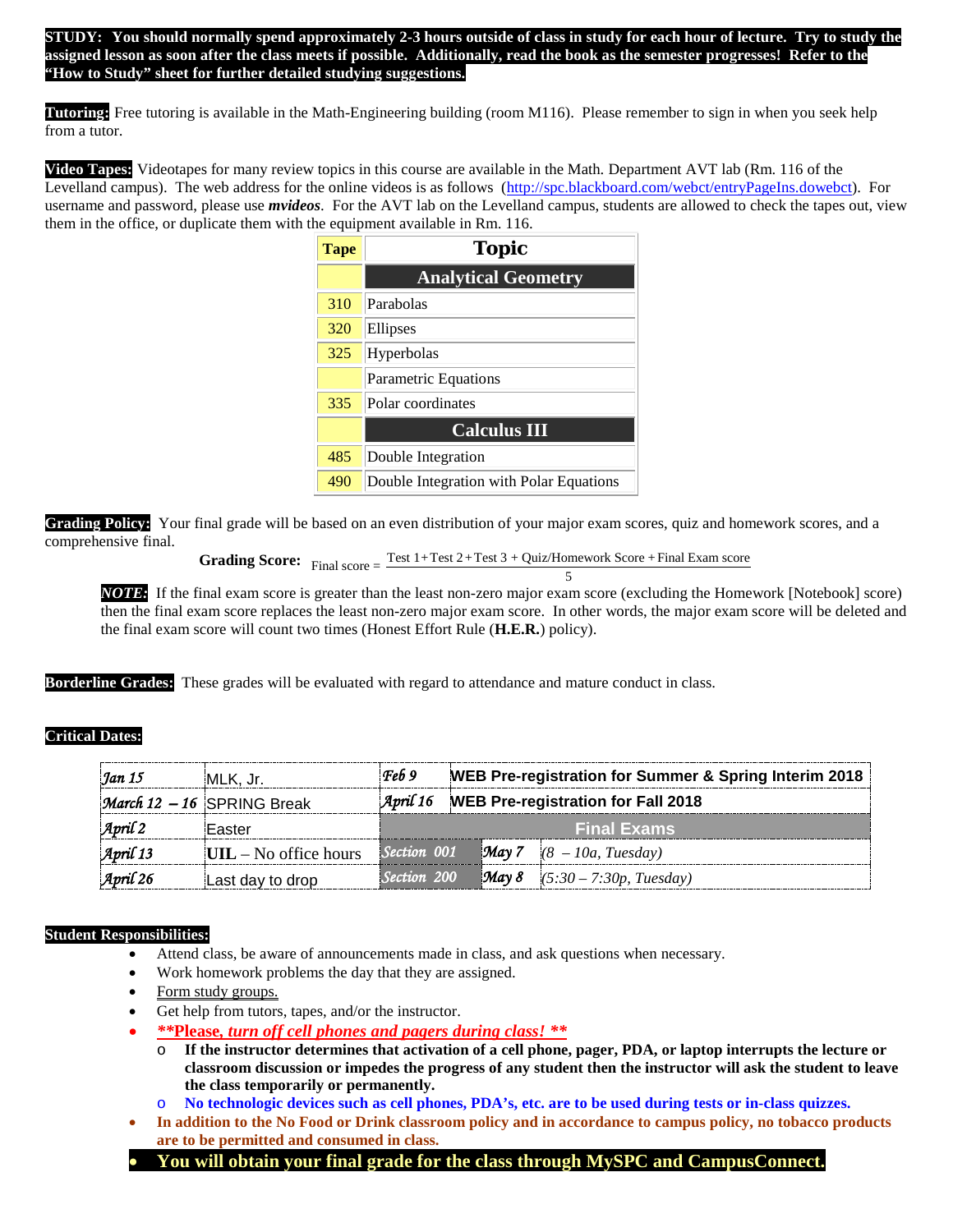**Academic Misconduct:** Complete honesty is required from students in all facets of course work including homework assignments, tests, and the final exam. See the South Plains College Catalog for more detail.

**Sanctions for Cheating or Plagiarizing:** A grade of "F" in the course will be assigned to any student caught cheating or plagiarizing; additional sanctions may also be considered. Students are responsible for understanding the meanings of the words cheating and plagiarizing.

**Special Requests:** If you happen to become *ill* during the semester, please respect your instructor and your classmates by making your best effort to keep your germs to yourself.

**Questions:** I invite all your questions **except** the following:

- 1. I wasn't able to make it to class. Did I miss anything? (Yes.)
- 2. Is this going to be on the test? (Perhaps, not directly, but if the ideas were not important, I would not be discussing them in class.)
- 3. Do you have the tests graded? (I put forth my best effort to have the tests graded so as to return them the next class session. However, there are times due to uncontrollable factors that this may not be possible.)

**Objectives:** Upon completion of this course and obtaining a passing grade, the student will have mastered at least 70% of the course objectives. The course objectives provide that the student be able to:

- a.) Calculate derivatives of parametric and polar functions; b.) Calculate anti-derivatives of parametric and polar functions;
- 
- 
- g.) Perform double and triple integration; h.) Green's Theorem;
- i.) Find area, volume, arc length, and surface area by use of double and triple integration.

**Diversity:** In this class, the teacher will establish and support an environment that values and nurtures individual and group differences and encourages engagement and interaction. Understanding and respecting multiple experiences and perspectives will serve to challenge and stimulate all of us to learn about others, about the larger world, and about ourselves. By promoting diversity and intellectual exchange, we will not only mirror society as it is, but also model society as it should and can be.

**Disability Statement:** Students with disabilities, including but not limited to physical, psychiatric, or learning disabilities, who wish to request accommodations in this class should notify the Special Services Office, preferably, early in the semester so that the appropriate arrangements may be made. In accordance with federal law, a student requesting accommodations must provide acceptable documentation of his/her disability to the Special Services Coordinator. For more information, call or visit the Special Services Office in the Student Services Building, 894-9611 ext. 2529.

**Confidentiality:** As a faculty member, I am deeply invested in the well-being of each student I teach. I am here to assist you with your work in this course. If you come to me with other non-course-related concerns, I will do my best to help.

It is important for you to know that all faculty members are mandated reporters of any incidents of sexual misconduct. That means that I cannot keep information about sexual misconduct confidential if you share that information with me. Dr. Lynne Cleavinger, the Director of Health & Wellness, can advise you confidentially as can any counselor in the Health & Wellness Center. They can also help you access other resources on campus and in the local community. You can reach Dr. Cleavinger at 716-2563 or

[lcleavinger@southplainscollege.edu](mailto:lcleavinger@southplainscollege.edu) or go by the Health and Wellness Center. You can schedule an appointment with a counselor by calling 716-2529.

- 
- c.) Calculate dot and cross product; d. b. d.) Write equations of lines and planes in space using vector analysis;
- e.) Find maximum, minimum, and level curves of 3 D graphs; f.) Work with multivariable functions and calculate partial derivatives;
	-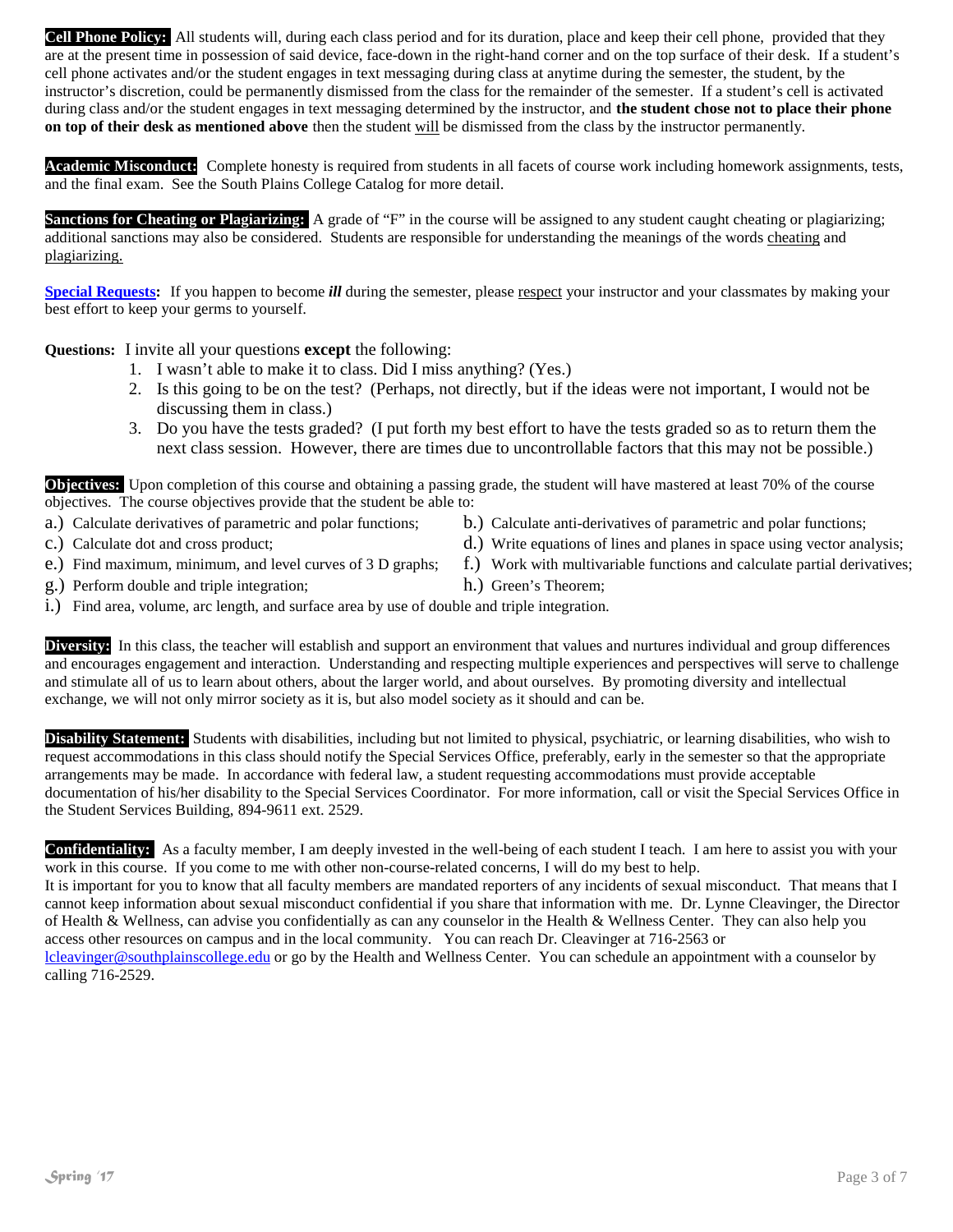#### **Sexual Misconduct**

It is important for you to know that all faculty members are mandated reporters of any incidents of sexual misconduct. That means that I cannot keep information about sexual misconduct confidential if you share that information with me. Dr. Lynne Cleavinger, the Director of Health & Wellness, can advise you confidentially as can any counselor in the Health & Wellness Center. They can also help you access other resources on campus and in the local community. You can reach Dr. Cleavinger at 716-2563 o[r lcleavinger@southplainscollege.edu](mailto:lcleavinger@southplainscollege.edu) or go by the Health and Wellness Center. You can schedule an appointment with a counselor by calling 716-2529.

**Campus Concealed Carry:** Campus Concealed Carry - Texas Senate Bill - 11 (Government Code 411.2031, et al.) authorizes the carrying of a concealed handgun in South Plains College buildings only by persons who have been issued and are in possession of a Texas License to Carry a Handgun. Qualified law enforcement officers or those who are otherwise authorized to carry a concealed handgun in the State of Texas are also permitted to do so. Pursuant to Penal Code (PC) 46.035 and South Plains College policy, license holders may not carry a concealed handgun in restricted locations. For a list of locations, please refer to the SPC policy at: [\(http://www.southplainscollege.edu/human\\_resources/policy\\_procedure/hhc.php\)](http://www.southplainscollege.edu/human_resources/policy_procedure/hhc.php)

Pursuant to PC 46.035, the open carrying of handguns is prohibited on all South Plains College campuses. Report violations to the College Police Department at 806-716-2396 or 9-1-1.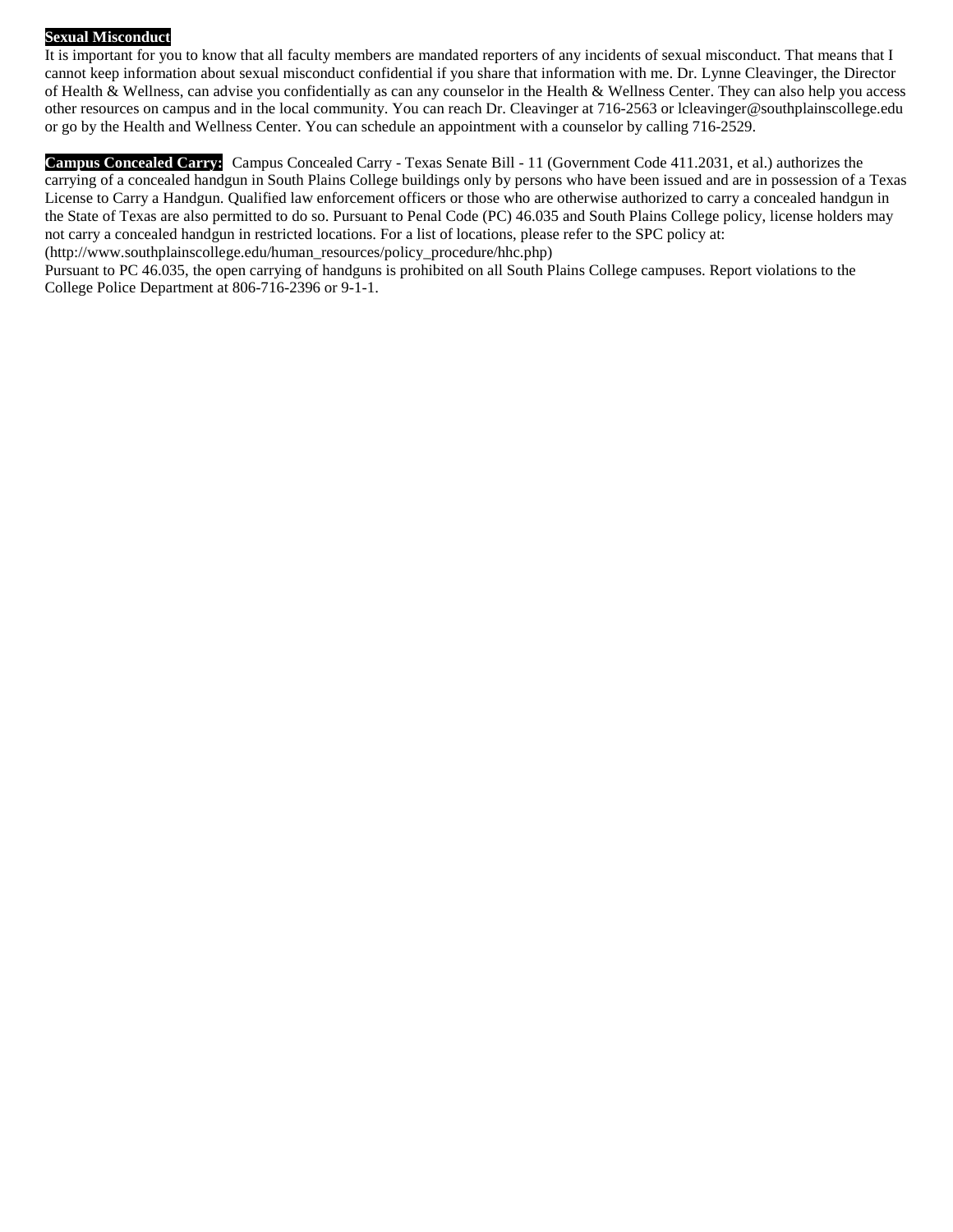|                 |                                                                                                                                                                                    | <b>Course Outline</b>                                                                                                                                                                            |  |  |  |  |
|-----------------|------------------------------------------------------------------------------------------------------------------------------------------------------------------------------------|--------------------------------------------------------------------------------------------------------------------------------------------------------------------------------------------------|--|--|--|--|
|                 |                                                                                                                                                                                    | This schedule is tentative and subjective to change. Changes will be announced in class.<br><b>Topics and Sections Covered</b>                                                                   |  |  |  |  |
| Week            |                                                                                                                                                                                    |                                                                                                                                                                                                  |  |  |  |  |
| 1               | $1/16$ , Tues                                                                                                                                                                      | Introduction<br>10.1 Conic Sections and Quadratic Equations - Parabolas & Ellipses [PowerPoints]                                                                                                 |  |  |  |  |
|                 | $1/18$ , Thurs                                                                                                                                                                     | 10.1 Conic Sections and Quadratic Equations - Ellipses contd. & Hyperbolas [PowerPoint]<br>Relative Extrema (Review) (Student responsibility)<br>Area & Volume (Review) (Student responsibility) |  |  |  |  |
| $\overline{2}$  | $1/23$ , Tues                                                                                                                                                                      | 10.2 Parametric Equations - Graphing<br>10.3 Parametric Equations - Derivatives and Tangents                                                                                                     |  |  |  |  |
|                 | $1/25$ , Thurs                                                                                                                                                                     | 10.3 Parametric Equations - Relative Extrema, Area, Volume, Arc Length, Surface Area, &<br>Centroids                                                                                             |  |  |  |  |
|                 | $1/30$ , Tues                                                                                                                                                                      | 10.4 Polar Equations - Coordinates, Equations, and Graphing                                                                                                                                      |  |  |  |  |
| 3               | $2/1$ , Thurs                                                                                                                                                                      | 10.4 Polar Equations - Graphing Intersections<br>10.5 Polar Equations - Area, Arc Length, & Surface Area                                                                                         |  |  |  |  |
| 4               | $2/6$ , Tues                                                                                                                                                                       | 11.1 Vectors<br><b>Operations on Vectors</b><br>Trigonometric (Polar) Form of Complex Numbers<br><b>Vectors</b> in Space                                                                         |  |  |  |  |
|                 | $2/8$ , Thurs                                                                                                                                                                      | <b>TEST1</b>                                                                                                                                                                                     |  |  |  |  |
| 5               | $2/13$ , Tues                                                                                                                                                                      | 11.3Dot Products<br>11.4 Cross Products                                                                                                                                                          |  |  |  |  |
|                 | $2/15$ , Thurs                                                                                                                                                                     | 11.4 Cross Products contd.<br><b>Resultant Vectors</b>                                                                                                                                           |  |  |  |  |
| $6\phantom{1}6$ | Resultant Vectors contd.<br>$2/20$ , Tues<br>11.5 Lines and Planes in Space<br>(Equation of a Line & Plane, Distance from a point to a Line, and Distance from a point to a Plane) |                                                                                                                                                                                                  |  |  |  |  |
|                 | $2/22$ , Thurs                                                                                                                                                                     | 11.5Lines and Planes in Space contd.<br>(The intersection of lines & planes and angle between two planes)                                                                                        |  |  |  |  |
| $\overline{7}$  | $2/27$ , Tues                                                                                                                                                                      | 12.1 Vector-Valued Functions<br>12.2 Vector-Valued Functions - Calculus<br>12.3 Velocity & Acceleration<br>12.4 Tangent & Normal Vectors                                                         |  |  |  |  |
|                 | $3/1$ , Thurs                                                                                                                                                                      | <b>TEST 2</b>                                                                                                                                                                                    |  |  |  |  |
|                 | $3/6$ , Tues                                                                                                                                                                       | 12.4 Tangent & Normal Vectors contd.<br>12.5 Arc Length & Curvature                                                                                                                              |  |  |  |  |
| 8               | $3/8$ , Thurs                                                                                                                                                                      | 12.5 Curvature contd.<br>(Torsion & TNB frame)                                                                                                                                                   |  |  |  |  |
|                 |                                                                                                                                                                                    | TEST <sub>3</sub>                                                                                                                                                                                |  |  |  |  |
|                 | $\sqrt{12} - 3/16$                                                                                                                                                                 |                                                                                                                                                                                                  |  |  |  |  |
|                 | <b>3/20, Tues</b>                                                                                                                                                                  | <b>TEST 3</b>                                                                                                                                                                                    |  |  |  |  |
| 9               |                                                                                                                                                                                    | 11.6Surfaces in Space (Cylinders and Quadric Surfaces)<br>Space Coordinates & Surface of Revolution and Quadric Surfaces                                                                         |  |  |  |  |
|                 | $3/22$ , Thurs                                                                                                                                                                     | 11.7 Cylindrical and Spherical Coordinates                                                                                                                                                       |  |  |  |  |
| 10              | $3/27$ , Tues                                                                                                                                                                      | 13.1 Functions of Several Variables<br>13.3 Partial Derivatives<br>13.5 The Chain Rule: Implicit Differentiation (only)                                                                          |  |  |  |  |
|                 | $3/29$ , Thurs                                                                                                                                                                     | 13.6 Directional Derivatives & Gradients<br>13.7 Tangent Planes & Normal Lines<br>13.8 Extrema of Functions of Several Variables<br>13.9 Applications of Extrema of Multivariable Functions      |  |  |  |  |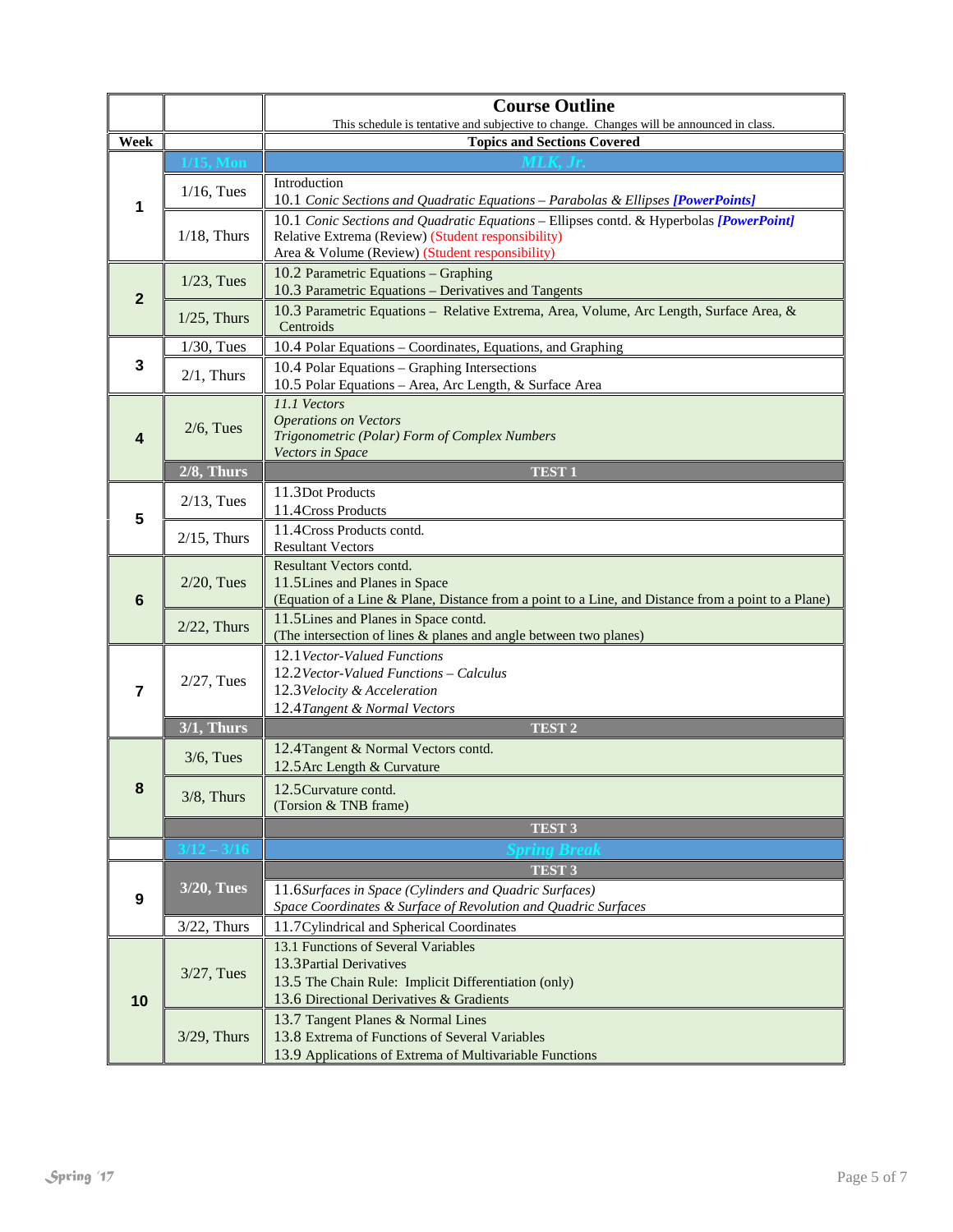|                 |                   | <b>Course Outline</b>                                                                                                                           |     |                |  |  |  |
|-----------------|-------------------|-------------------------------------------------------------------------------------------------------------------------------------------------|-----|----------------|--|--|--|
|                 |                   | This schedule is tentative and subjective to change. Changes will be announced in class.                                                        |     |                |  |  |  |
| Week            |                   | <b>Topics and Sections Covered</b>                                                                                                              |     |                |  |  |  |
|                 | 4/2, Mon          |                                                                                                                                                 |     |                |  |  |  |
| 11              | $4/3$ , Tues      | 13.9 Applications of Extrema of Multivariable Functions contd.<br>13.10 Lagrange Multiplier                                                     |     |                |  |  |  |
|                 | $4/5$ , Thurs     | $14.1$ Double Integrals - Area in the Plane<br>14.2Double Integrals - Volume<br>14.3 Change of Variable in Double Integrals - Polar Coordinates |     |                |  |  |  |
|                 | <b>4/10, Tues</b> |                                                                                                                                                 |     | <b>TEST 4</b>  |  |  |  |
| 12 <sub>2</sub> | $4/12$ , Thurs    | 14.3 Polar Coordinates – Double Integrals contd.<br>14.4 Centers of Mass & Moments of Inertia<br>14.5 Surface Area                              |     |                |  |  |  |
| 13              | $4/17$ , Tues     | 14.6Triple Integrals in Rectangular Coordinates<br>14.7Triple Integrals in Cylindrical and Spherical Coordinates                                |     |                |  |  |  |
|                 | $4/19$ , Thurs    | 14.8Jacobian – Change of Variable                                                                                                               |     |                |  |  |  |
| 14              | $4/24$ , Tues     | 15.1 Vector Fields<br>15.2Line Integrals                                                                                                        |     |                |  |  |  |
|                 | $4/26$ , Thurs    | 15.3 Conservative Vector Fields & Independence of Path<br>15.4 Green's Theorem                                                                  |     |                |  |  |  |
|                 | $5/1$ , Tues      | 15.5 Parametric Surfaces<br>15.6Surface Integrals                                                                                               |     |                |  |  |  |
| 15              | $5/3$ , Thurs     | 15.7Divergence Theorem<br>15.8Stoke's Theorem                                                                                                   |     |                |  |  |  |
| <b>Finals</b>   | <b>5/8, Tues</b>  | <b>FINAL EXAM:</b>                                                                                                                              | 001 | $8 - 10a$      |  |  |  |
|                 | <b>5/8, Tues</b>  |                                                                                                                                                 | 002 | $5:30 - 7:30p$ |  |  |  |